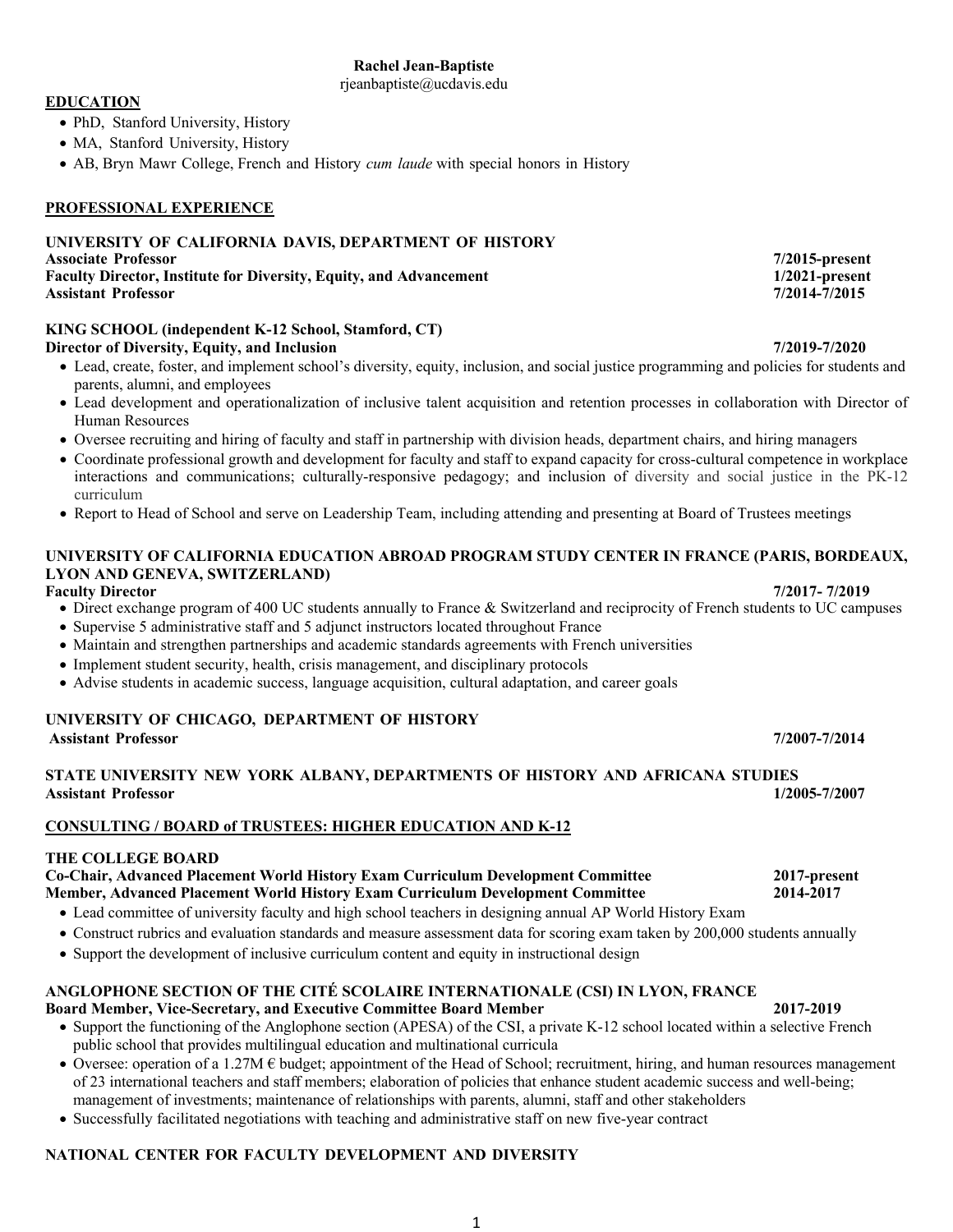### **Faculty Success Program Coach 2015-2017, 2018-present**

• Train college faculty via online modules and virtual consultations in research, publishing, pedagogy, and work-life balance skills

# **PUBLICATIONS**

#### **Books**

- *Conjugal Rights: Marriage, Sexuality, and Urban Life in Colonial Libreville, Gabon*. Ohio University Press, 2014. Finalist, Aidoo-Snyder Book Prize, Women's Caucus, African Studies Association.
- *Multiracial Identities in Twentieth Century French Colonial Africa: Childhood and Citizenship.* Under contract, African Identities: Past and Present Series, Cambridge University Press.
- *Marriage and Families in African History*, (co-author Richard Roberts). Under contract, Cambridge University Press, New Approaches to African History Series.

## **Articles in Refereed Edited Volumes**

- "The Right To My Daughter: African Women, French Men, and Custody of Métis Children in Twentieth Century French Colonial Africa." In *The Routledge Companion to Sexuality and Colonialism, edited by* Edited by Dagmar Herzog, and Chelsea Schields, under contract Routledge Taylor and Francis Group.
- "Love, Marriage, and Families in Africa" (co-authored with Emily S. Burrill). In *Holding the World Together: African Women in Changing Perspective,* edited by Nwando Achebe and Claire Robertson, University of Wisconsin Press, 2019.
- "'To Save Eurafrican Children': Métis Children, African Mothers, and the Reluctant French Colonial Welfare State in post-World War II Senegal." In *Enjeux coloniaux et postcoloniaux de l'enfance et de la jeunesse. Espace francophone 1945-1980*, edited by Yves Dencher, PIE Peter Lang Press, 2019
- "The Ancient and The Modern: Customary and Civil Marriage and Family Law and Gender Equity in Post-Colonial Gabon." In *Marriage, Law and Modernity: Global Histories*, edited by Julia Moses, Bloomsbury Press, 2017

## **Articles in Journals**

- "'Miss Eurafrica': Men, Women's Sexuality, and Métis Identity in Late Colonial French Africa, 1945-1960." *Journal of the History of Sexuality*, Volume 20, Number 3, September 2011
- "'A Black Girl Should Not Be With A White Man': Sex, Race, and African Women's Social and Legal Status in Colonial Gabon, c. 1900–1946." *Journal of Women's History*, Volume 22, Number 2, Summer 2010
- "'These Laws Should Be Made By Us': Customary Marriage Law, Codification And Political Authority in Twentieth-Century Colonial Gabon." *The Journal of African History*, Volume 49, Issue 02, July 2008

## **Encyclopedia Essays**

- "Marriage Across Africa. Oxford Online Dictionary of Africa, in press, 2020.
- "Gabon." (co-authored with Judy Knight) *Encyclopedia of World Dress and Fashion*, Vol. 4, eds. Joanne B. Eicher, et. al., Berg Publishers, 2010, pp. 393-398
- "Central Africa, 1500-1900." *The Oxford Encyclopedia of Women in World History*, Vol 1, General Ed. Bonnie Smith, Oxford University Press, 2008, pp. 302-308

#### **Book Reviews**

- Christopher J. Lee, *Unreasonable Histories, Nativism, Multiracial Lives, and the Genealogical Imagination in British Africa* (Duke University Press, 2014), *Journal of British History*, 2017
- Saheed Aderinto, *When Sex Threatened the State: Illicit Sexuality, Nationalism, and Politics in Colonial Nigeria, 1900-1958* (University of Illinois Press, 2015). *American Historical Review*, 2015.
- Hilary Jones, *The Métis of Senegal: Urban Life and Politics in French West Africa* (Indiana University Press, 2013). *Journal of African History*, 2015.
- *Mary Wren Bivins, Telling Stories, Making Histories: Women, Words, and Islam in Nineteenth Century Hausaland and the Sokoto Caliphate. (Heinemann, 2007). The International Journal of African Historical Studies*, 2008
- Tabitha Kanogo, *African Womanhood in Colonial Kenya: 1900-50* (Ohio University Press, 2005). *Cahiers d'études africaines*, December 2007
- David Gardinier and Douglas A. Yates, *Historical Dictionary of Gabon* (Scarecrow Press, 2006). *Journal of African History*, 2007
- Christopher Gray *Colonial Rule and Crisis in Equatorial Africa: Southern Gabon c. 1850-1940 (Rochester University Press, 2003). Africa: Journal of the International African Institute*, 2005
- Elsbeth Locher-Scholten, *Women and the Colonial State: Essays on Gender and Modernity in the Netherlands Indies, 1900-1942* (Amsterdam University Press, 2000). *Journal of Interdisciplinary History,* 2002

# **INVITED TALKS (RECENT 5 YEARS)**

# **2020**

• "Reconfiguring Fatherhood and Childhood: Métis Children, African Charity, and Colonial Welfare in Late Colonial French African." African and Gender History Seminar Working Group (Virtual Presentation), University of Reading (Britain).

#### **2019**

• "Multiracial Identities in 20th Century French Colonial Africa: Sources, Historiographies, and Epistemologies" Seminar on Gender,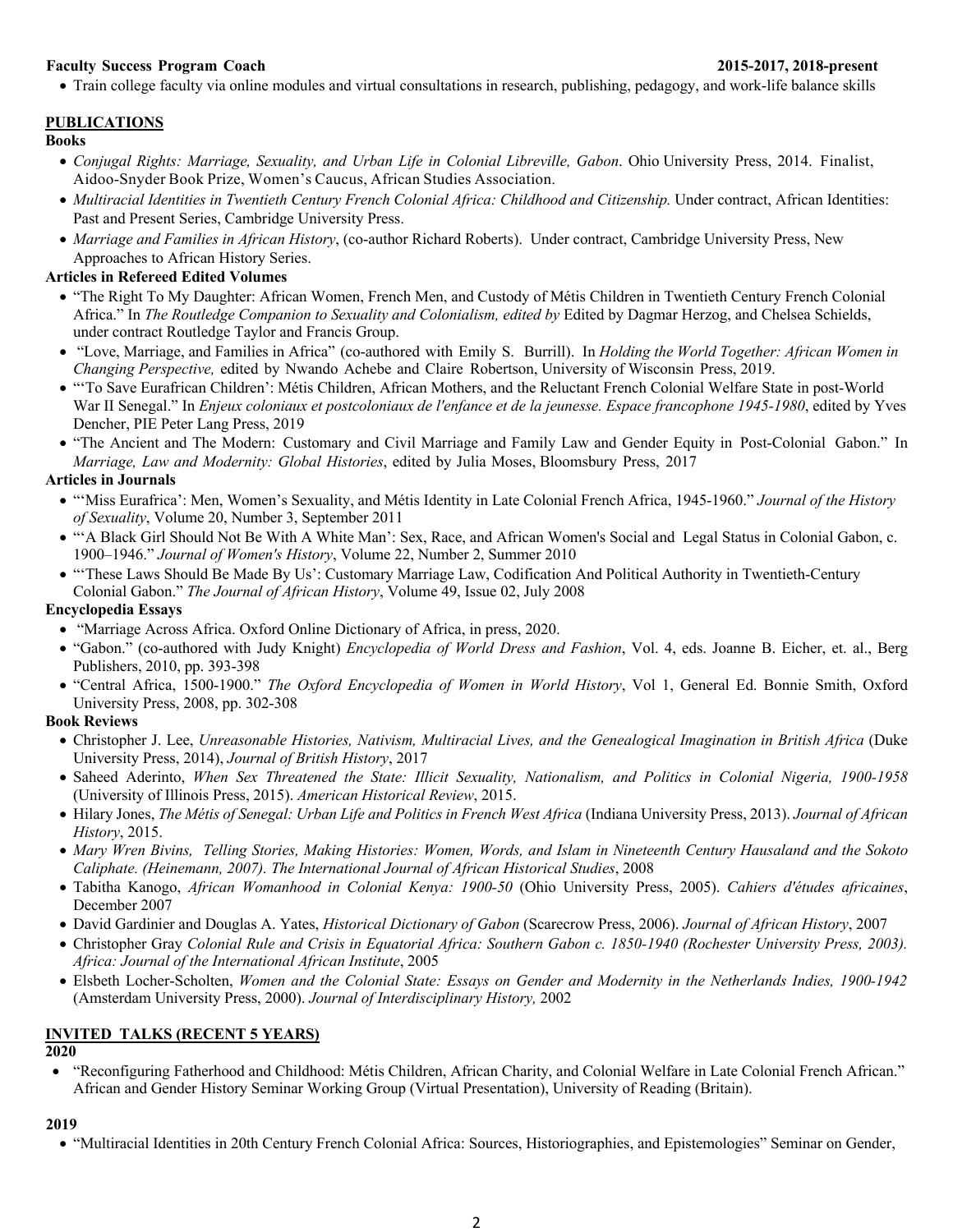Université de Paris 1 Panthéon Sorbonne (France).

• **"**Children of the State: The Status of Métis Children and Decolonization in French Africa, 1957-60." Seminar in African Social History, Écoles des Hautes Études et Sciences Sociales Marseille, (France).

## **2018**

- "Liberty, Equality, and Fraternity: Métis and Claims to/of French Citizenship in Twentieth Century Colonial Francophone Africa." Slavery, Post-slavery, and Gender Violence in Africa Research Workshop, University of Birmingham and Slavery in Africa: A Dialogue between Europe and Africa Research Network, Birmingham (England).
- "Father France, Mother Africa: Genealogy and Family History amongst Métis in Colonial-Era Francophone Africa." Family History Research Group, University of Lyon 2 (France).

### **2017**

- **"**We Will Remain Métis: Racecraft, Citizenship, and Political Subjectivities in Late Colonial Francophone Africa." Conference on Subaltern Political Knowledge(s), University of Antwerp (Belgium).
- "Wards of the State: Métis Children, Education, and Care in Twentieth Century Colonial Francophone West Africa." Seminar on Contemporary Africa, Columbia University and Department of History, Yale University.

# **2016**

- "Odd Notions about Race: Métis, Belonging, and Citizenship in French Equatorial Africa." Monday African Studies Center Seminar Spring Lecture Series, UCLA.
- "Racial Thought and Métis Citizenship Law in French Equatorial Africa." History Department Seminar, Johns Hopkins University.
- "Métis Citizenship Law in Twentieth Century French Equatorial Africa." Program in African Studies Colloquium, Indiana University.
- "Legislating Gender Equity in Civil Marriage Law in Post-Colonial Gabon." Center for African Studies and Institute for Arts and Sciences, Symposium on "Legislating Sexuality and Gender in Africa: Rights, Society, and State in Interdisciplinary Perspective," UNC Chapel Hill.
- "NGO's, State Sovereignty, and Marriage Law and Practice in Post-Colonial Gabon." African Studies

Program and Research Interest Group on Gender in Africa and the African Diaspora, University of Oregon.

# **2015**

- Book Talk*, Conjugal Rights*, Departments of French, Francophone Studies, and History, Pennsylvania State University.
- "Race and Citizenship in Late Colonial Francophone Africa." Seminar on Contemporary Africa, Columbia University.

# **CONFERENCE PRESENTATIONS (RECENT 5 YEARS)**

#### **2019**

• "The International Congress of Métis: Race and Pan-Africanism in Late Colonial French Africa." Panel: Pan-Africanism Between Unity and Divergence. European African Studies Association, Edinburgh, Scotland.

#### **2018**

• "Wards of the State: Métis Children and Colonial State Welfare in Twentieth Century Colonial French Africa." Colloquium on Décolonisation et enjeux post-coloniaux de l'enfance et de la jeunesse (1945-1980). Enjeux: Enfance et Jeunesse Research Group, University of Angers France

#### **2017**

- Panelist: Roundtable Discussion on Luise White's *The Comforts of Home*. Commentator: panel on "Gendering Urban and Rural Spaces in Twentieth-Century Africa and Latin America" and panel on: "Marriage and Slavery: Exploring the Complexities of Unfreedom and Autonomy." Berkshire Conference on the History of Women, Genders, and Sexuality. Hofstra University, Hempstead, NY
- "Droits et combats des métis autour de la citoyenneté dans l'empire français," Colloquium on Mariages mixtes et métissage dans l'histoire, XIX<sup>e</sup>-XX<sup>e</sup> siècle, Center for Research in Racism and Anti-Semitism, Université Paris 8 and Centre d'histoire culturelle des sociétés contemporaines, Université de Versailles Saint-Quentin, Paris, France

# **2016**

• Author Meets Critic Panel: *Crossing the Color Line* by Carina Ray. African Studies Association, Washington, D.C.

# **2015**

- Roundtable on Law and Colonialism in African Historiography in Honor of Richard Roberts. African Studies Association, San Diego, CA
- "Race, Belonging, and Pan-African Identities in Late Colonial Francophone Africa, 1945-1960." European Conference on African Studies, Paris, France.
- Roundtable on Intimacies and Empire. American Historical Association, New York, New York
- Invited Presentation, Western Association of Women Historians, President's Panel: Recent Scholarship in African/African-American Women's History in Honor of Stephanie Camp, Sacramento, CA

# **FELLOWSHIPS/GRANTS, AWARDS, PROFESSIONAL DEVELOPMENT (SELECTED)**

• University of California Davis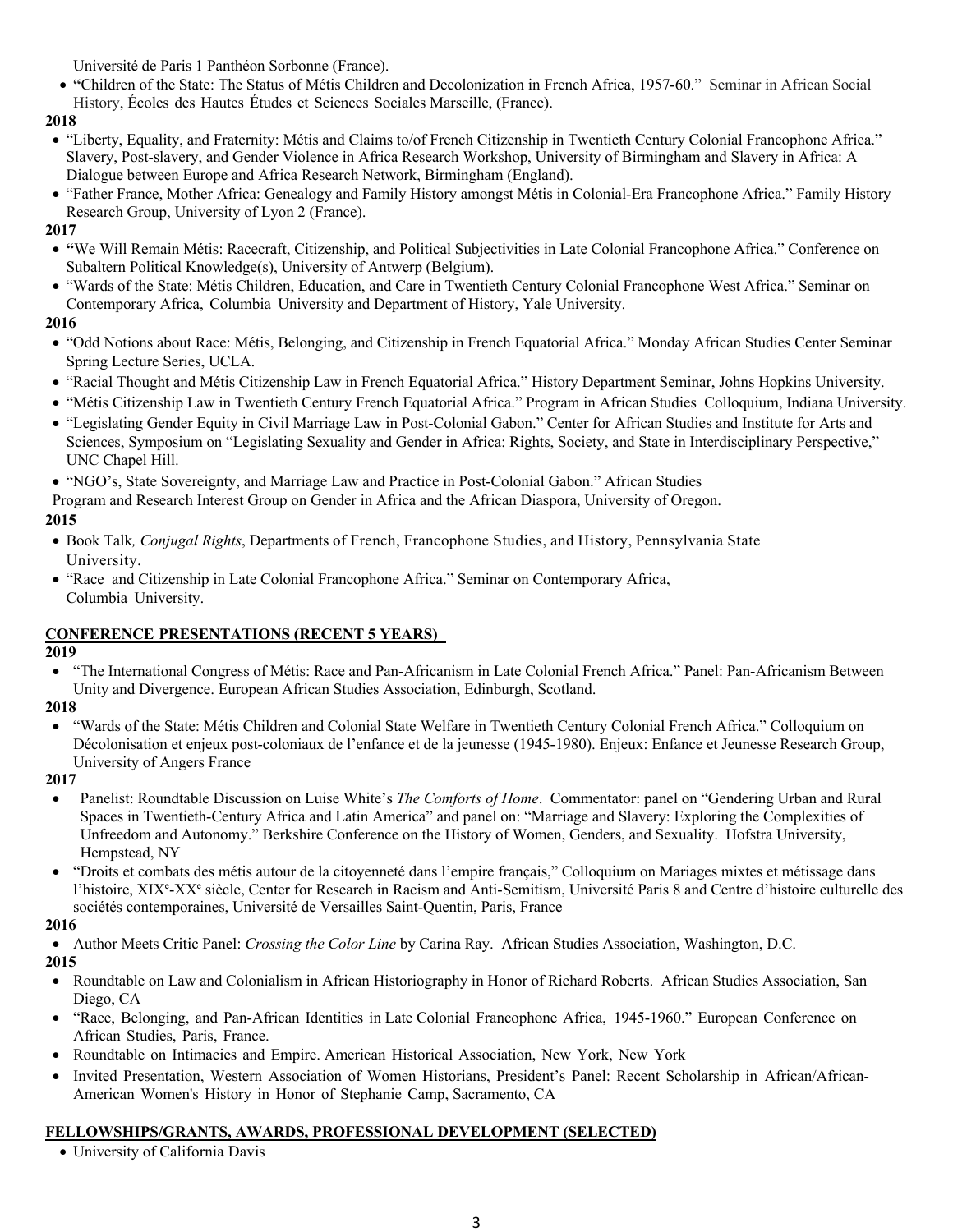- Chancellor's Award for International Engagement, 2019
- Faculty Leadership Academy, 2016
- Humanities Institute Faculty Research Fellowship, 2016
- Humanities Institute Faculty Research Cluster Grant: Africa-California Research Innovations, 2015-16 and Women and Gender in the World, 2015-17
- Academic Senate, Research Travel Award and Small Grant in Aid of Research, 2015-16
- University of California System Humanities Research Institute, Multi-Campus Faculty Working Group, "The Crisis of Diversity
	- within the Multiversity: Rethinking African and Africana Studies at the University of California," 2016-18
- Exec Online, Fostering Inclusion and Diversity Course, 2020
- University of California Consortium for Black Studies in California Faculty Research Grant, 2016-2017
- Institute of African Studies, Columbia University, Visiting Scholar, 2016-17
- Senior Faculty Residential Fellowship, Center for Historical Studies, Ohio State University (declined), 2016-17
- DAAD (German Academic Exchange Service), Learn German in Germany Faculty Grant, 2016
- University of Chicago
	- Social Sciences Division, Faculty Research Grant, 2012-2013 and 2010-2011
	- Andrew W. Mellon Foundation Sawyer Faculty Fellow, International Women's Human Rights: Paradigms, Paradoxes, and Possibilities Seminar, 2010-2011
- Woodrow Wilson Foundation Career Enhancement Fellowship, 2010-11
- State University of New York at Albany
	- Individual Development Award Program Grant, United University Professions, 2006
	- Faculty Research Awards Program Grant, Research Foundation, 2006
	- Travel Grant, College of Arts and Sciences, University at Albany, 2006
- Woodrow Wilson Mellon Mays Dissertation Fellowship, 2003-04
- Fulbright Fellowship, Institute for International Education, 2002-2003

## **PROFESSIONAL ASSOCIATIONS: OFFICES HELD**

- Coordinating Council for Women in History. Co-President, 2021- present.
- Urban History Association. Board of Directors, 2017-present

# **PROFESSIONAL ASSOCIATIONS: SERVICE (SELECTED)**

- American Association of University Women, Fellowships and Grants Selection Panel, 2016-17 and 2019-20
- National Humanities Center, Referee in Review Committee for Fellowships, 2018-2020
- American Historical Association, Selection Committee, Martin A. Klein Award for African History, 2018-2020. Chair, 2020
- African Studies Association, Program Committee, 2016, 2019 and 2020.

# **INTERNATIONAL EXPERIENCE**

- French (full professional fluency)
- Lived, worked, and conducted research for weeks, months, or years at a time in: France, Gabon, Italy, Senegal, Germany, Congo, Ghana, England, and Benin and elsewhere in Africa and Europe.

### **TEACHING, GRADUATE AND UNDERGRADUATE ADVISING**

#### **Undergraduate Courses**

- Africa to 1900
- Colonial African History
- African History Since 1960
- Slavery, Africa, and the Atlantic World
- History of West Africa
- African Economic History
- Women and African History
- African Women in the United States: Immigration and Oral History
- Urban Africa
- Gender and Sexuality in Africa
- Global History of Race
- Introduction to Gender and Sexuality Studies
- Black Girlhood Around the Globe
- Sex and the City in International History